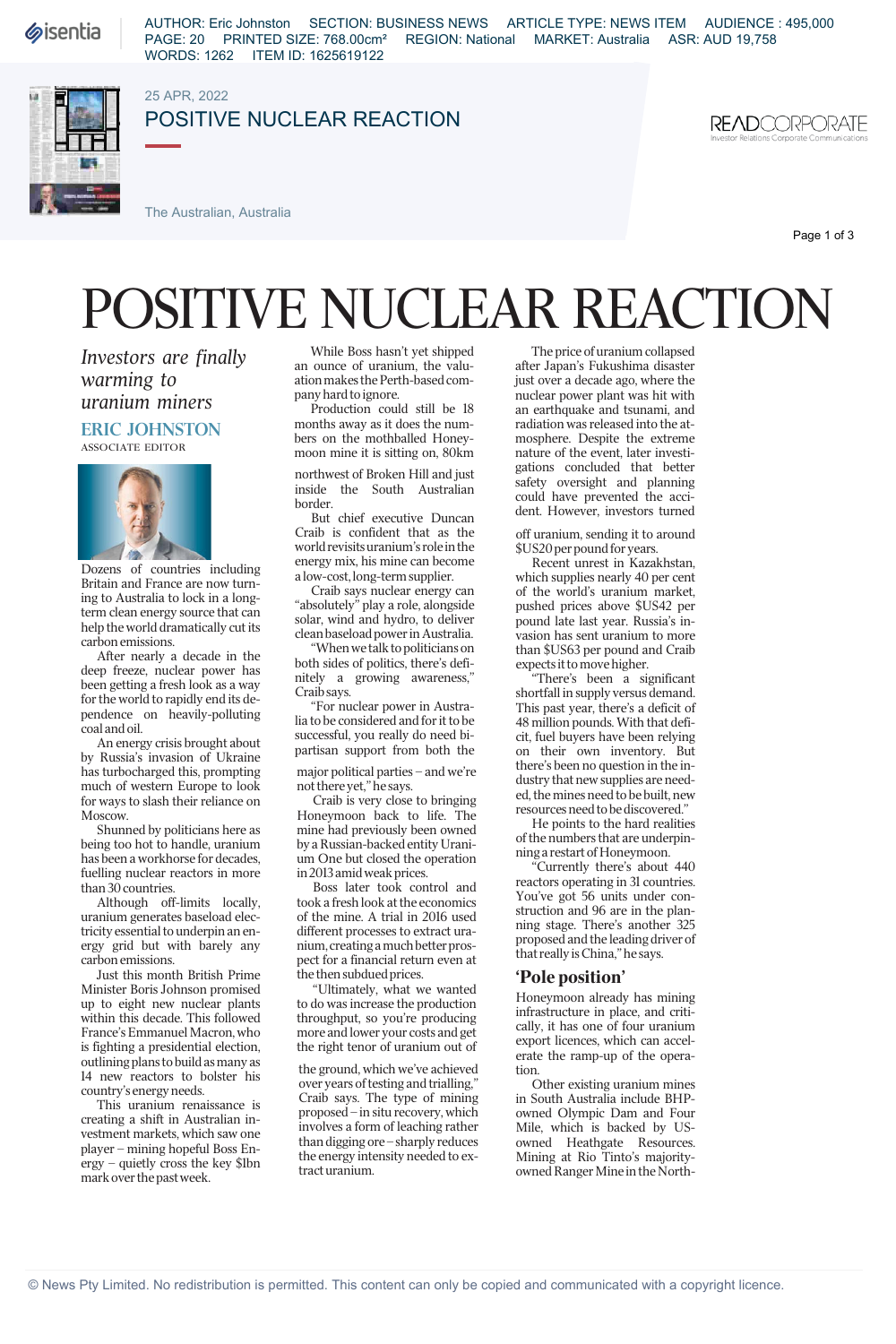## *Sisentia*

AUTHOR: Eric Johnston SECTION: BUSINESS NEWS ARTICLE TYPE: NEWS ITEM AUDIENCE : 495,000 PAGE: 20 PRINTED SIZE: 768.00cm<sup>2</sup> REGION: National MARKET: Australia ASR: AUD 19,758 WORDS: 1262 ITEM ID: 1625619122



#### 25 APR, 2022 POSITIVE NUCLEAR REACTION



**READ**CORPORATE

Page 2 of 3

ern Territory finished early last year and the site is in the process of being rehabilitated.

Boss last month locked away a \$125m capital raising to help it progress with a final investment decision over the next month and costs linked with the resumption of mining. Mining could start between 12 and 18 months after a final investment decision.

An engineering study found the mine had 2.45 million pounds of uranium, which could see it through for 11 years. All-in costs are projected at \$US25 a pound over the life of the mine.

It's not just pricing – supply chain shocks in recent years mean that Australia's reliability is one of Boss's strengths.

"Australia just stands in such a good position. We are located in a very uranium-friendly jurisdic-

tion of South Australia. And Australia really is a very geopolitically stable country for mining. And then you look at good logistics and supply chain infrastructure, we can ship directly around the world," he says.

Craib says he found big investors are prepared to take a fresh look and increasingly comfortable around ESG (environmental, social and governance) issues in uranium mining. The capital raising also saw a number of new fund managers move onto the share registry, with many supporting the company further after the raising. Shares were sold in the raising last month at \$2.15 each. Boss shares closed on Friday at \$2.75.

Bell Potter analyst Regan Burrows says with a fully permitted project in a top-tier country, Boss is in "pole position" to start engaging with power companies around the world to secure long term offtake agreements.

Fukushima prompted the world to revisit and lift safety standards at existing nuclear plants, says Craib. New plants are "very, very safe" and are built with the highest safety standards possible, he adds.

In Australia the politics around nuclear has softened slightly. Most of the debate for Australia's nuclear submarine deal under the

AUKUS defence agreement centred on the timing of delivery of the eight subs rather than their energy source. A South Australian royal commission into uranium in 2016 said Australia had a role to play in the nuclear industry, including waste storage and disposal. It also said uranium should be considered as a future low-carbon energy source.

Until a final investment decision is signed off, Craib is in the process of building out his company, shifting from being an explorer to being a miner. This involves building out the management and workforce.

"There was a medium to longterm plan to get the mine up and running," he says.

"And I think we have an attitude in the company to try and always, you know, be in the best possible position we can for when that window does appear. It has been a bit fortuitous, but we were well prepared."

johnstone@theaustralian. com.au